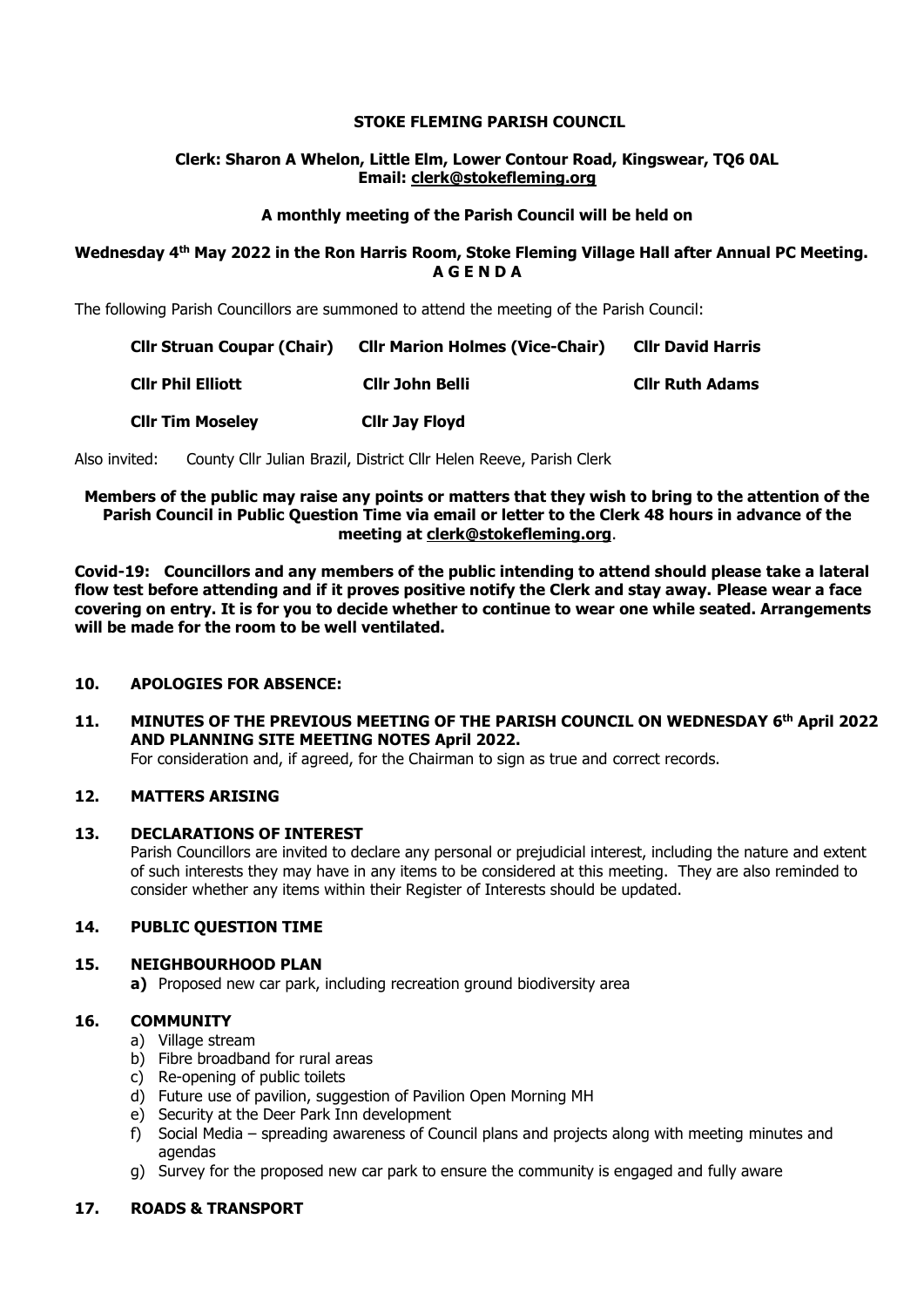- a) Virtual pavement
- b) Signage at A3022 junction with Venn Lane
- c) Hedgehog warning signs

#### **18. MAINTENANCE**

- a) Play area repairs
- b) Greenkeeping

#### **19. CLIMATE CHANGE**

a) Report

### **20. QUEEN'S PLATINUM JUBILEE CELEBRATIONS**

- a) Jubilee committee report
- b) Budget
- c) Proposed Platinum Jubilee Way; Bird Walk lighting
- d) Insurance

### **21. ACTIONS REGISTER**

a) Update

## **22. PLANNING:**

#### **APPLICATIONS**

#### **a) Application Number: 1084/22/PDM**

**Proposal:** Application to determine if prior approval is required for a proposed change of use of agricultural buildings to 1No. dwellinghouse (Class C3) and for associated operational development (Class Q (a+b)) **Location**: Windy Ridge, Blatchmore Lane, Bugford, TQ6 0LT

#### **b) Planning Application Ref: 0647/22/FUL**

Description: Demolition of existing bungalow and creation of replacement dwelling with associated landscaping

Address: Harber Overseas Estate Stoke Fleming TQ6 0PJ

**c) Planning Application Ref:** 1153/22/FUL

**Description:** Demolition of existing dwelling and erection of new.

**Address:** Kozi Korner Bungalow Dartmouth TQ6 0LB

#### **DECISIONS**

a) Application No: 0857/22/TCA Proposed works: T1: Salix pentandra (Bay Willow) - Crown Height Reduction by 3 metres to reduce interference with overhead cables and gutters getting blocked Location: Driftwood, Church Road, Stoke Fleming, Devon, TQ6 0PX

Trees in a Conservation Area – Notification to Undertake Works In pursuance of its powers under the above mentioned Act and Regulations

#### **NO OBJECTION**

b) Application No: 0438/22/TCA Proposed works: Works to crownlift T1 Sycamore in accordance with annotated image Location: Albert House, Baileys Meadow, Stoke Fleming,TQ60QD **NO OBJECTION**  c) APPLICATION NUMBER : 4634/21/HHO Stoke Fleming LOCATION : Hillfield Park Bugford Cross To Yeomans Hillfield TQ6 0LX APPLICATION TYPE : Householder PROPOSAL : Householder application for proposed erection of decking and pergola /gazebo **CONDITIONAL APPROVAL** 

d) Affordable Homes Management RA

### **23. FINANCE**

- a) BALANCES at 27th April 2022 Treasurer's account £37,746.81 Savings account £12,377.42
- b) RECEIPTS £10,000 Grant Bird Walk £12,205 SHDC precept